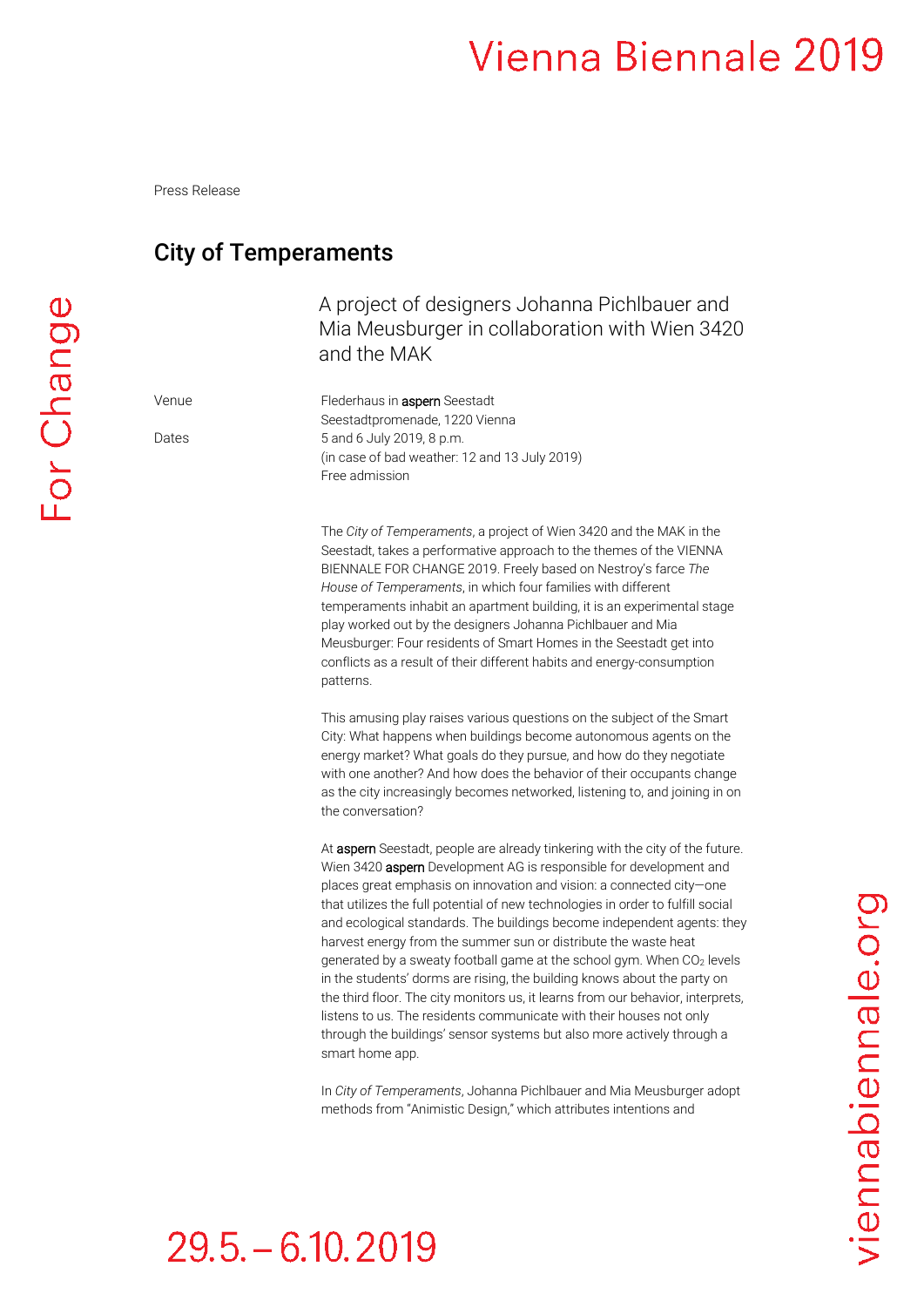### Vienna Biennale 2019

Page 2

personalities to inanimate things. The play tells how four smart buildings with different value systems handle energy, how they interact with their residents, and what conflicts and synergies emerge.

The play will be performed on 5 and 6 July 2019 (in case of bad weather: 12 and 13 July) in the Flederhaus (U2 Station: Seestadt, exit: Seestadtpromenade, Vienna 1220).

#### Seestadt

"Rethinking the city" is the focus of the idea of this innovative urban development area of Vienna. With events and the support of projects in the field of urban planning, Wien 3420 **aspern** Development AG, which is the company developing the Seestadt, is encouraging public discourse. The Seestadt was already present at the VIENNA BIENNALE in 2015 in the *aspern INTERNATIONAL* competition—a cooperation of Wien 3420 and the Architekturzentrum Wien. In June 2018, groundbreaking was held for the result of that idea competition: the visionary *sirius* multipurpose building complex.

www.aspern-seestadt.at

#### The Designers

Johanna Pichlbauer is active as a designer in Vienna and does research and teaches in the field of Human Computer Interaction at the Technical University of Vienna. She writes futurist stories, and her works explore the relationship of human beings and machines. In 2019, she was named by Forbes in the Art/Culture category of *30 under 30 Europe*. In addition to this project for the VIENNA BIENNALE, Johanna Pichlbauer is supporting the City of Nuremberg this year as a curator for its application as a European Capital of Culture in 2025.

Mia Meusburger, an industrial designer und critical optimist, lives and works in Vienna as a freelance designer and art director. Her works have been exhibited, among other places, in the Austrian Pavilion at the Design Biennale in London and at the VIENNA BIENNALE in 2015 and 2017. The Fulbright scholar will soon begin further studies at the Parsons School of Design in New York City.

Curator: Marlies Wirth, Curator, Digital Culture and MAK Design Collection

Image material on the exhibition at MAK.at/press and viennabiennale.org

# $29.5 - 6.10, 2019$